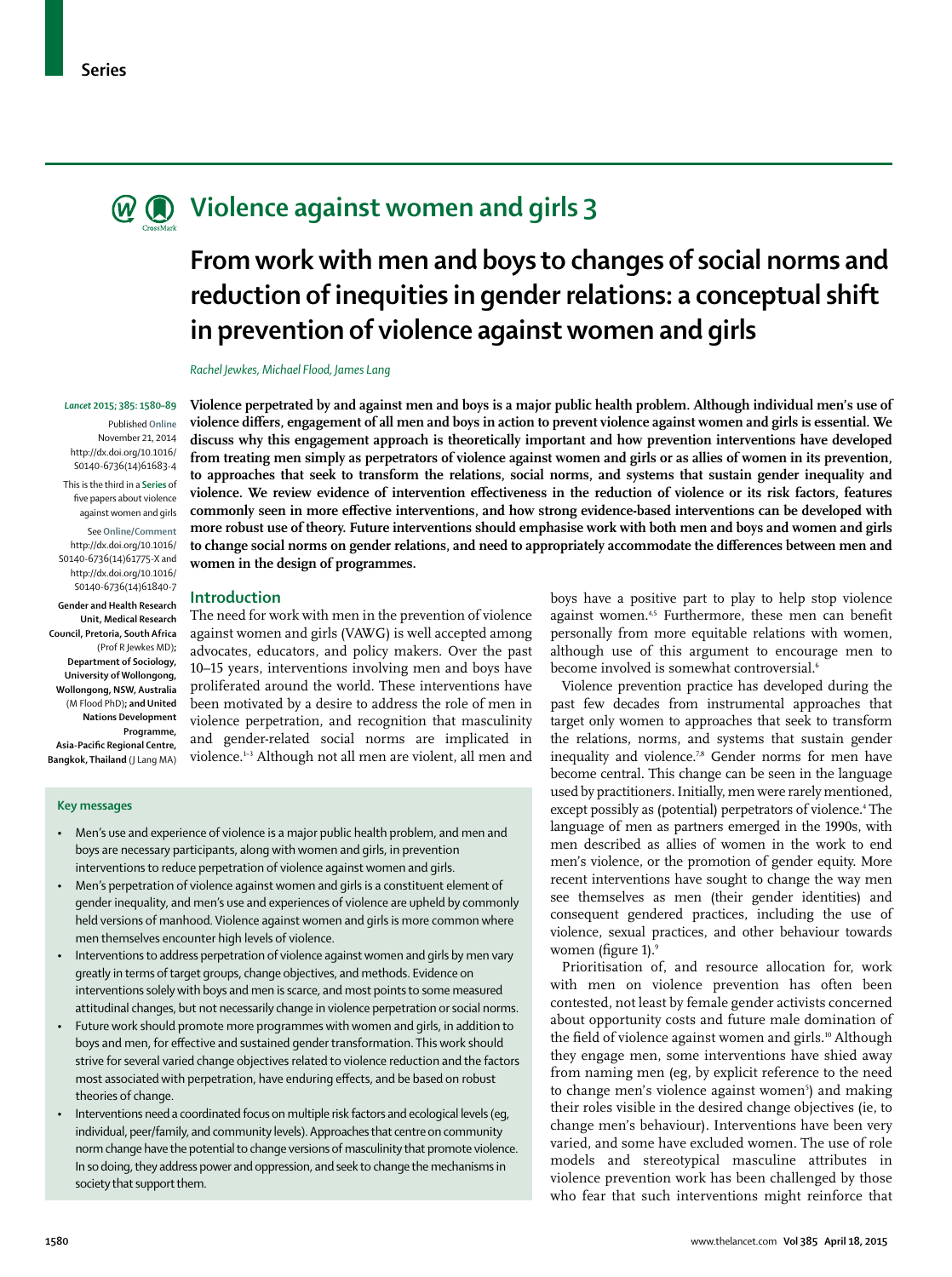which we most seek to change.9 Women's groups have voiced concerns that donors have diverted funding from women's programmes and services to work with men, and this has further marginalised women's voices and experiences.6 This Series paper seeks to situate these debates by addressing the questions of why focus on men's violence, what part gender plays, what works in work with men, and how evidence and gender theory can be used to work more effectively to address social norms on gender relations with men and boys in addition to women and girls.

# **The multiplicity of men's use of violence**

Perpetration of violence against women and girls by men spans the lifecourse. Children can perpetrate sexual violence, but in the teenage years rape becomes more common such that between a half and three-quarters of men who ever rape first do so as teenagers.<sup>11–14</sup> After marriage or dating, some men use emotional, financial, physical, or sexual violence against a wife or girlfriend, and violence often persists throughout the relationship, although it occurs most commonly at younger ages.<sup>14,15</sup> Rape and intimate partner violence occur in all cultures, with varying prevalence, and culturally specific forms of violence might be locally common, such as honour killings or female genital mutilation (FGM).

Men are also victims of violence. Interpersonal violence, mostly perpetrated by men, is the seventh ranked cause of loss of disability-adjusted life years of men aged 15–49 years worldwide, and is the leading cause in much of Latin America.<sup>16</sup> Rape of men (by men) is also appreciably common. The 2013 UN multicountry study in Asia and the Pacific noted the population prevalence of male rape of men to be 2–8%.<sup>11</sup> Some of this abuse might have occurred in childhood, and credible estimates of male experience of child sexual abuse are about 4–32%.17 Men can also face partner violence, and 6% of male homicides worldwide are estimated to be by intimate partners.<sup>18</sup>

Men's use of violence against women and girls is closely related to their use of violence against other men, and in some cases their own experiences as victims.5,11,12,14,15 Men who have been victims are more likely to perpetrate intimate partner violence or rape, although most male victims do not subsequently perpetrate.11,12,15 Furthermore, men who are violent towards women and girls are much more likely to engage in violence against other men.11,12,15 Not surprisingly, where violence against women and girls is highly prevalent, male experiences of violence as victims are especially common, as is interpersonal violence between men.

## **Men, masculinity, and violence**

So how are these forms of violence connected? A simple explanation is that a society with a culture related to the use of violence, and social norms that are accepting of violence, in many respects permits a range of forms of



*Figure 1:* **Changing perspectives on men in violence prevention**

Shifts in influential views of men and violence prevention over time; however, these shifts are not linear and contemporary interventions can show signs of all four.

violence.19,20 Although this can be empirically supported, it does not explain why men, rather than women, are the most common perpetrators of moderate and severe violence.<sup>21</sup> Nor does it explain the links between ostensibly quite different types of violence, such as sexual violence against girls and physical violence between men.<sup>11,15</sup> A more complete answer requires an understanding of the association between violence and masculinity.

This association is not simply Y-chromosome determined; prevalence and patterns of violence differ greatly worldwide, and individual differences exist between men in any one setting. The connection instead lies in gender; that is, the social values, roles, behaviours, and attributes thought to be appropriate and expected for men and women.<sup>22</sup> These sets of ideas and behaviours that constitute gender are defined and determined by societies and their subgroups. They vary across societies and, to the extent that they reflect social norms, they are propagated through the actions of people and institutions within a society.23–25 Ideas and values related to gender affect how men view themselves as men, their social and intimate relationships, and institutions and policy frameworks.<sup>22,26</sup> Although differences between men and women are much less notable in more equitable societies, all societies tend to confer a higher social value on men than women, and a range of norms and powers derive from this.<sup>27</sup>

Although not all men are violent, and some actively oppose violence, the use of violence over women is one source of power accorded to men in many settings.<sup>8,28,29</sup> Many different ways of being a man

Correspondence to: Prof Rachel Jewkes, Medical Research Council, Private Bag X385, Pretoria 0001, South Africa **rjewkes@mrc.ac.za**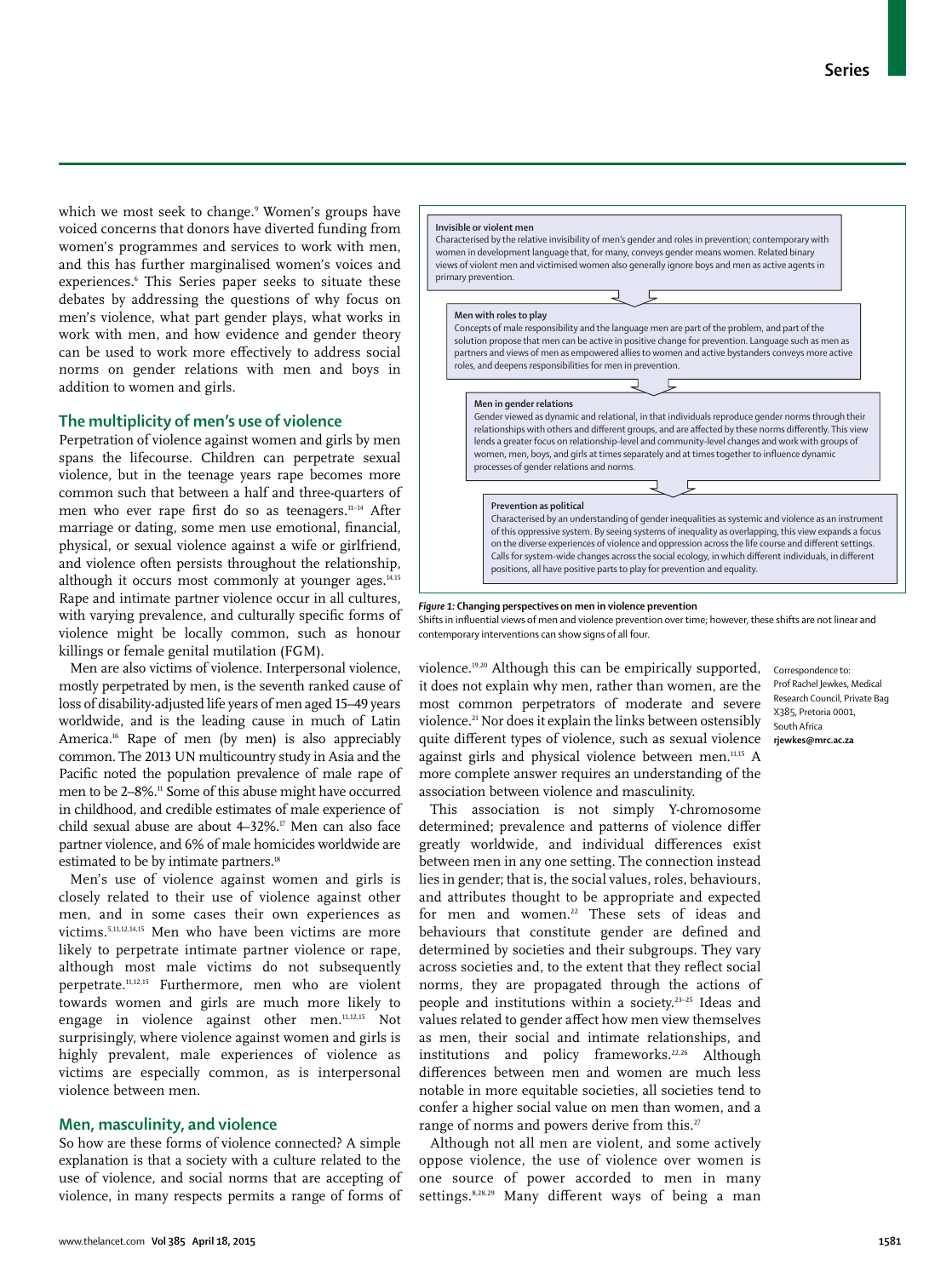#### **Search strategy and selection criteria**

Between Jan 27, 2014, and March 31, 2014, we reviewed evaluations of interventions that involved men and boys in the prevention of violence against women and girls. The interventions included those targeting men and boys and workshop interventions directed at individuals, those directed at men in relationships, bystander interventions, school and dating interventions, perpetrator programmes, social norm change interventions including men, and multicomponent interventions including men and group interventions. Many overlapped several of these categories. We undertook a keyword search for interventions published in English in PubMed, Google, and JSTOR, and manually searched the websites of donors (DFID, USAID, World Bank, AusAID, CIDA, Danida, EU, GIZ, NORAD, Sida, Irish Aid), UN agencies (UN Women, UNAIDS, UNDP, UNFPA, UN Trust Fund on EVAW, UNICEF, WHO), international non-government organisations and funders (ActionAid, Amnesty International, Comic Relief, Human Rights Watch, International Rescue Committee, IPPF, Oak Foundation, Oxfam, Plan International, Population Council, Sigrid Rausing Trust, and Womankind), established violence intervention databases (Partners for Prevention), and several universities and science councils with an established track record on violence against women and girls. Where possible we aimed to draw on systematic and comprehensive reviews and meta-analyses in addition to interventions. We inventoried the results and compiled 67 non-duplicate citations to putative gender-based violence prevention interventions that sought to engage men and boys.

For more on **violence intervention databases** see http://www.endvawnow.org

> (multiple masculinities) exist within a society,30 but dominance and control over women are frequently part of the set of male attributes and behaviours (masculinity) that is recognised as a shared social ideal.<sup>31</sup> The gender theorist Raewyn Connell<sup>22</sup> refers to the most legitimate and acclaimed version of manhood as hegemonic masculinity to show the particularities of how this position is achieved within a society.<sup>31</sup> Importantly, the dominance of this masculinity over others is not imposed, but rather becomes accepted by women and men as normal. This concept is taken in from childhood and aspired to by most men; even those who, for various reasons, cannot fulfil all the associated roles (eg, poverty preventing a man from being a provider). Mostly, both men and women agree that this social ideal shows how men (and gender relations) should be.<sup>32</sup> Thus both men and women need to be engaged in any efforts to change it.

> Violence is not necessarily a part of masculinity, but the two are often linked. If women are expected to fall under men's control, then physical or sexual force and threat are ways to achieve this. This control also includes punishment of acts of resistance to, or transgression of, gender norms (eg, anti-lesbian violence). Physical strength and toughness are very frequently associated

manly attributes, and violent competition between men is often used in demonstrations of this, such as fights for honour and territory.<sup>24,33,34</sup>

Not all masculinities of men who use violence are hegemonic.26,27,31 In most settings, exaggerated masculinities that caricature the masculine ideal exist, and emphasise power and force. These masculinities are particularly common among men who have been victims of violence and severe emotional adversity in childhood.35 Boys who are exposed to abuse in early childhood become prone to aggression, impulsivity, and an absence of empathy and remorse, and are more likely to perpetrate violence.<sup>11,12,15,33,35</sup> They are over-represented in gangs, where aggressive young people congregate, engage in antisocial behaviour, and adopt masculinities that emphasise dominance over women and violent competition between men.<sup>36</sup>

## **Involvement of boys and men in violence prevention**

The range of interventions implemented under the header of work with men and boys is very diverse.<sup>2,9,37</sup> There have been different types of men or boys targeted, changes desired, settings, scope, and durations of interventions. The category has included, for example, both attendance at a brief lecture or drama, and participation in a 50-h workshop-based intervention such as Stepping Stones.<sup>1,38</sup> Interventions have also varied in the gender theory or politics informing them, especially whether their focus was to stop violence or build gender equity, raise awareness, or change gender norms. At times, change objectives have stopped short of including reduction of violence towards women. As reported by Ellsberg and colleagues,<sup>39</sup> a substantial overall proportion of interventions to reduce violence against women and girls involve boys and men. These either target men together with women or men only.

Some interventions, especially those implemented from a policing or justice perspective, have not engaged with notions of gender in the course of intervening to change violent men.40 Other interventions have engaged with gender and masculinity explicitly, but in the course of which have courted controversy. For example some campaigns have drawn on ideas commonly associated with hegemonic masculinity such as strength, warrior, or leader, and spun them in a direction that is non-violent, consensual, or gender equitable.<sup>5,41</sup> Other campaigns use classic male role models such as sports stars. Advocates argue that role models are influential, and ideas such as leadership provide an easy frame of reference for engagement with other men. However, the fear has been that these interventions might reinforce the gender-inequitable masculine ideals that need to be changed to prevent violence. These fears are greatest where little variation is acknowledged between men, and thus concerns exist of further marginalisation of men who are different.<sup>42</sup>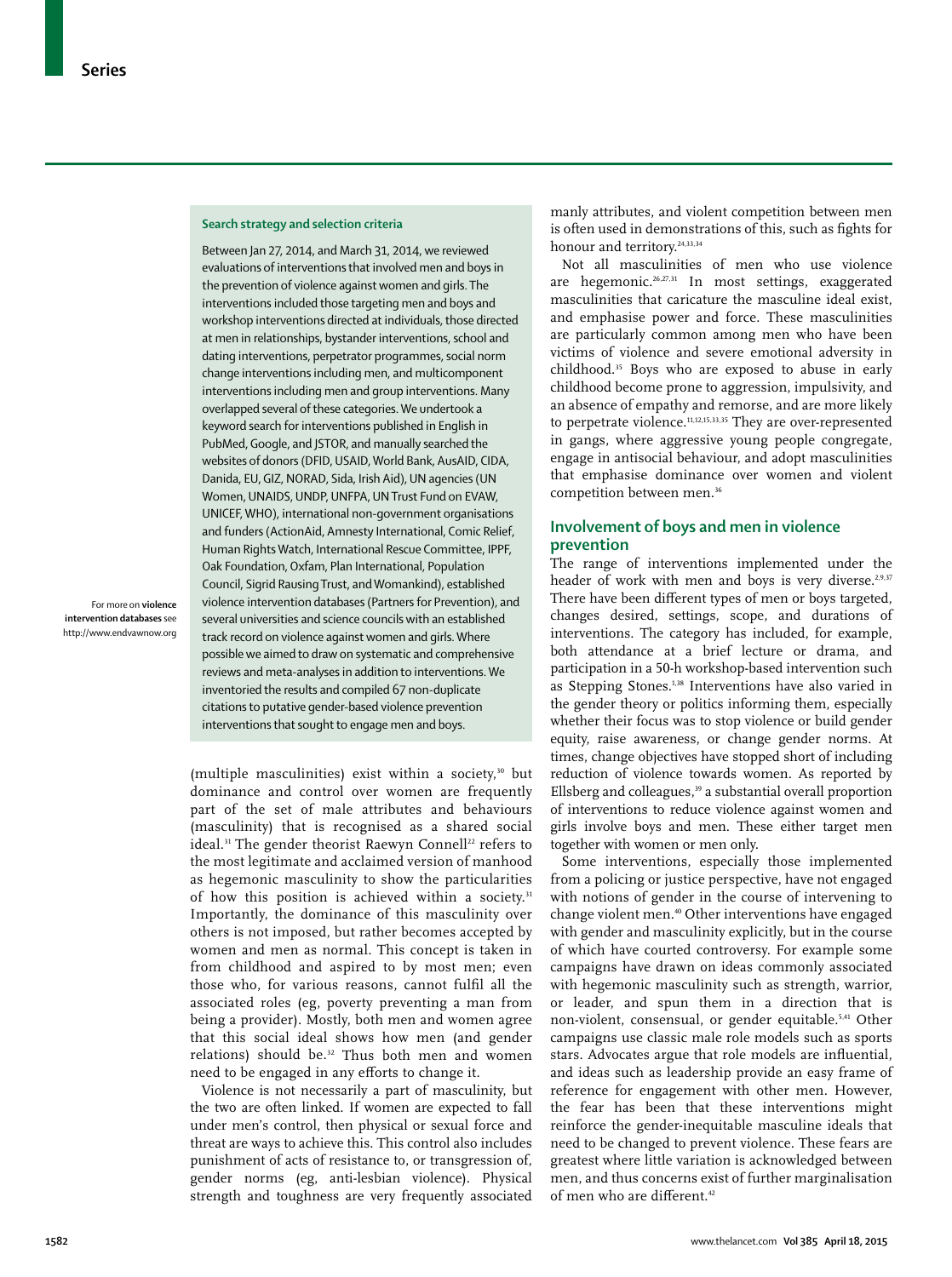Interventions have sought to change the way men see themselves as men (their gender identities) and resultant gendered practices, including the use of violence, sexual, and other behaviour towards women.<sup>9,37</sup> These interventions have used various strategies.<sup>2</sup> Some have focused on involving those who are not themselves violent by encouraging intervention with other men who are sexist and aggressive.5 The Mentors in Violence Prevention intervention in the USA is a good example, and has been quite widely used. Face-to-face educational programmes with boys and young men (and sometimes women and girls) that promote critical reflection on gendered behaviours and norms have spread across settings from clubs and schools, to sports teams, workplaces, and other institutions. Examples include the Gender Equity Movement in Schools adaptations in South Asia and Vietnam,<sup>43</sup> the Men of Strength Clubs of Men Can Stop Rape in Washington, DC,<sup>41</sup> and Sonke Gender Justice's work with the South African military.

As a complement to group education, social marketing strategies have been used in an effort to shift attitudes on men's use of violence, for example as pioneered through Instituto Promundo's Programme H that started in Brazil and has been adapted in several countries.<sup>44</sup> There have been efforts to engage men through parenting and couples programmes, such as the worldwide Men Care campaign that has a violence prevention component in Indonesia. These efforts stem from a belief that men involved in care practices might be less likely to use violence towards women, although more empirical evidence of this is needed.<sup>45</sup> Addressing the systemic and structural supports for male violence is increasingly understood to be paramount, especially social norms on gender such as barriers to women's participation in politics and the economy. Community mobilisation approaches, such as Men's Action for Stopping Violence against Women in Uttar Pradesh,<sup>46</sup> foster men's participation in collective advocacy and social movements, often in close collaboration with women and women's groups.

## **Lessons from prevention programmes**

Evidence of the effectiveness of interventions involving men and boys for the reduction of use of violence, or its risk factors, is poor, since rigorous evaluations are few, their geographical base narrow, and the interventions evaluated have often been weak.' A comprehensive review' of interventions with men and boys to prevent sexual violence identified 65 high-quality studies, and a handful have been reported since.<sup>47</sup> Of the 65 studies, 85% took place in high-income countries and 90% in school settings. A third were only one session, typically of an hour's duration, and few assessed change in the perpetration of violence as opposed to participant satisfaction or attitudes. Only eight interventions were classified as strong when evaluated with the Cochrane Collaboration tool for bias assessment, and only seven of the moderate or strong evaluations had an effect on violence perpetration. Of these, four were focused on early teens, five included both sexes in the intervention, and all involved more prolonged interventions that addressed violence through promotion of respectful intimate relationships. For example, the two strong interventions that had an effect on male perpetration of violence were a 50 h programme with school-attending young people in South Africa and a 26 h school programme in Canada.<sup>38,48</sup>

Despite the small evidence base, these effective interventions with men and boys address masculinity; that is they explicitly address the norms, behaviours, and relationships associated with ideals of manhood.<sup>47</sup> Such programmes have been termed gender-transformative, in that they seek to transform gender norms and promote more gender-equitable relations between men and women,<sup>49</sup> and most worked with both women and men, which is essential for sustained gender transformation.<sup>1</sup>

Only five of 12 moderate or strong evaluations of interventions that sought to change gender roles had positive findings. Bystander interventions—those that aimed to teach non-violent men or women to challenge tacit acceptance of behaviour by others—did not fare well.<sup>1</sup> Overall, two<sup>50,51</sup> of three<sup>52</sup> moderate or strong evaluations have had any significant findings, but there have been serious limitations in many of the evaluations and so these cannot be considered to have shown the interventions worked. The evaluations of bystander attitude interventions showed no more promise.<sup>53</sup> Some prevention strategies have powerful rationales, but have been implemented infrequently and rarely assessed, or have never had efforts made to optimise them. These include interventions that focus on changing social norms<sup>54</sup> and initiatives specifically for male-dominated or masculine workplaces, sports, and military contexts, where violence prevalence is high. The focus of many prevention interventions has tended to be to raise awareness and change gender attitudes, with an assumption that behaviour change will follow; yet decades of behaviour change research shows the association between attitudes and behaviour to be complex and bidirectional.55,56 Awareness might be more readily raised among those with least propensity to ever be violent. Research from the USA with men in college attending rape prevention programmes suggests that these have less effect on men at a higher risk of committing rape.<sup>57</sup> Violence prevention with men is very unlikely to be optimised with a one size fits all intervention. Men who perpetrate the most severe violence against women often do not see themselves as bound by social norms.<sup>33,35</sup> Men who are most violent and controlling towards women often have notable victimisation histories, or an exaggerated sense of entitlement.<sup>33</sup> Interventions that seek to reduce the violence of men who are bound by social norms might need to be different from those targeting men who are positioned at society's margins, especially men who

For more on **education of men on gender violence issues** see http://www.jacksonkatz.com/ w\_t.html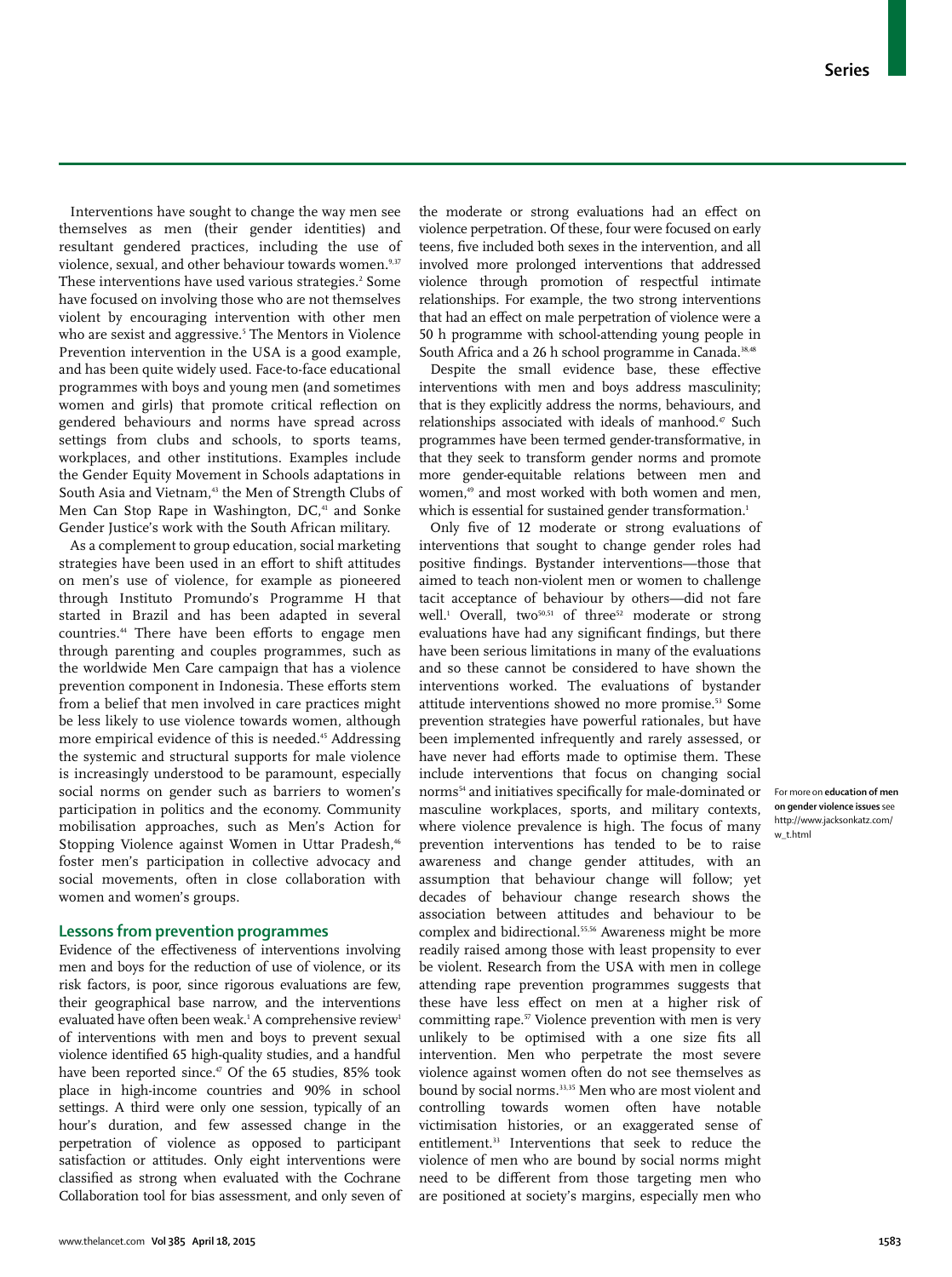are highly violent, otherwise antisocial, structurally marginalised through poverty, and in environments where the social norms supporting violence are strongest.

Perpetrators' programmes characteristically target more violent men, often identified by courts or through restorative justice models. They can be mandated by court order or voluntary, and often use cognitive behavioural therapy approaches. As reported by Ellsberg and colleagues<sup>39</sup> most of the programmes assessed have been in the USA, but the research has many limitations. Three systematic reviews<sup>58–60</sup> have concluded that no evidence suggests that perpetrators' programmes have any notable effect on reduction of recidivism, but this finding is partly caused by the small evidence base, and researchers are calling for more tests of such interventions using diverse strategies in different settings. The interventions could be better and it has been argued that those programmes that more explicitly aim to address masculinities might be more promising.<sup>61</sup>

Change in the use of violence by men is especially difficult in communities that have experienced multiple traumatic events, particularly lengthy conflict, and where normative support for the use of violence to show dominance is especially strong. Here, the need exists to address normative use of multiple forms of violence, change gender norms, strengthen livelihoods, and recognise the pain of men's (and women's) experiences as victims at a population level. Long-term work with multiple participants is needed. However, in some post-conflict settings, less complex masculinity interventions have shown promise.<sup>62</sup> Several interventions have been developed to address deeply rooted social norms in difficult settings. For example, the non-government organisation Tostan's intervention on social norm change to prevent female genital mutilation (FGM) in rural Senegal. Tostan works with communities with sessions two to three times a week over 6–8 months and combines broader life skills, such as literacy and numeracy, with programming on gender, violence, and (in view of their specific goal) FGM. Qualitative research suggests that there may be substantial reductions in FGM in Tostan's villages.<sup>63</sup>

Interventions with men have generally not developed links with substance misuse programmes and other therapeutic programmes, and currently most of these do not ask about, or deal with, intimate partner violence perpetration. Although alcohol is not a main driver of violence against women in many countries at a population level, it is an important risk factor in some.<sup>11,15</sup> Population-level interventions on alcohol use, for example reduction of outlet density, coupons to ration alcohol, or higher tax, have been associated with reduced gender-based violence and child abuse rates.<sup>64-66</sup> Interventions that reduce alcohol misuse can have positive effects at an individual level.<sup>67</sup> In low-income and middle-income countries particularly, research is needed into the benefits of the combination of intimate partner violence prevention with alcohol abuse prevention interventions that are currently being used, such as early detection and brief interventions for problem drinking in primary health care; interventions to change social norms related to men's alcohol and other drug consumption; and couples interventions and self-help therapy (such as Alcoholics Anonymous). More research should be done about the contribution of therapeutic interventions with boys or men that address combinations of these factors healing from traumatic experiences, substance misuse, mental ill-health, and use of violence—based on the assumption that they are interrelated.

## **Masculinities and change**

So how do we build better interventions with men and boys? Present discourse about evidence-based prevention programming emphasises the need for interventions to have an explicit theory of change, grounded in an empirical understanding of the problem. Interventions to prevent male use of violence need to start by understanding the risk factors for men's perpetration. More than 10 000 men participated in the recent UN study in Asia and the Pacific, $<sup>14</sup>$  providing valuable insights into factors</sup> associated with men's perpetration of violence against women and girls, and complementing work from South Africa and work done through the International Men and Gender Equality Survey (IMAGES).11,12,15,68,69 Figure 2 summarises the factors associated with perpetration of intimate partner violence and non-partner rape.

When grouped together, many of these behaviours are rooted in expected practices or entitlements that flow from the hegemonic ideals that men should be strong, tough, in control over women and their bodies, heterosexual, and sexually dominant.<sup>11,14,15,69</sup> For example, key factors strongly associated with perpetration of intimate partner violence and non-partner rape include controlling behaviours towards women and inequitable gender attitudes, behaviours which emphasise (hetero) sexual prowess (transactional sex and having multiple sexual partners), and involvement in violence with men (figure 2).<sup>11,15,70,71</sup> Other associated factors suggest that men who are violent are more likely to struggle to live up to a masculine ideal in other respects, for example by having depression, or alcohol and drug misuse, no high school education, and current food insecurity (the latter two being proxies for social marginalisation and poverty).11,14,15 Furthermore, men's own history as victims of violence is visible in associations between perpetration and men's experiences of childhood victimisation, rape, and homophobic abuse.11,14,15,72 These two groups of factors expose the other side of the coin: men struggling to live up to the ideals of manhood that are hard to reach, and men who have been traumatised through harsh childhoods and violence in adulthood.

Figure 2 shows how the measured risk factors for intimate partner violence and non-partner rape perpetration can be read from the perspective of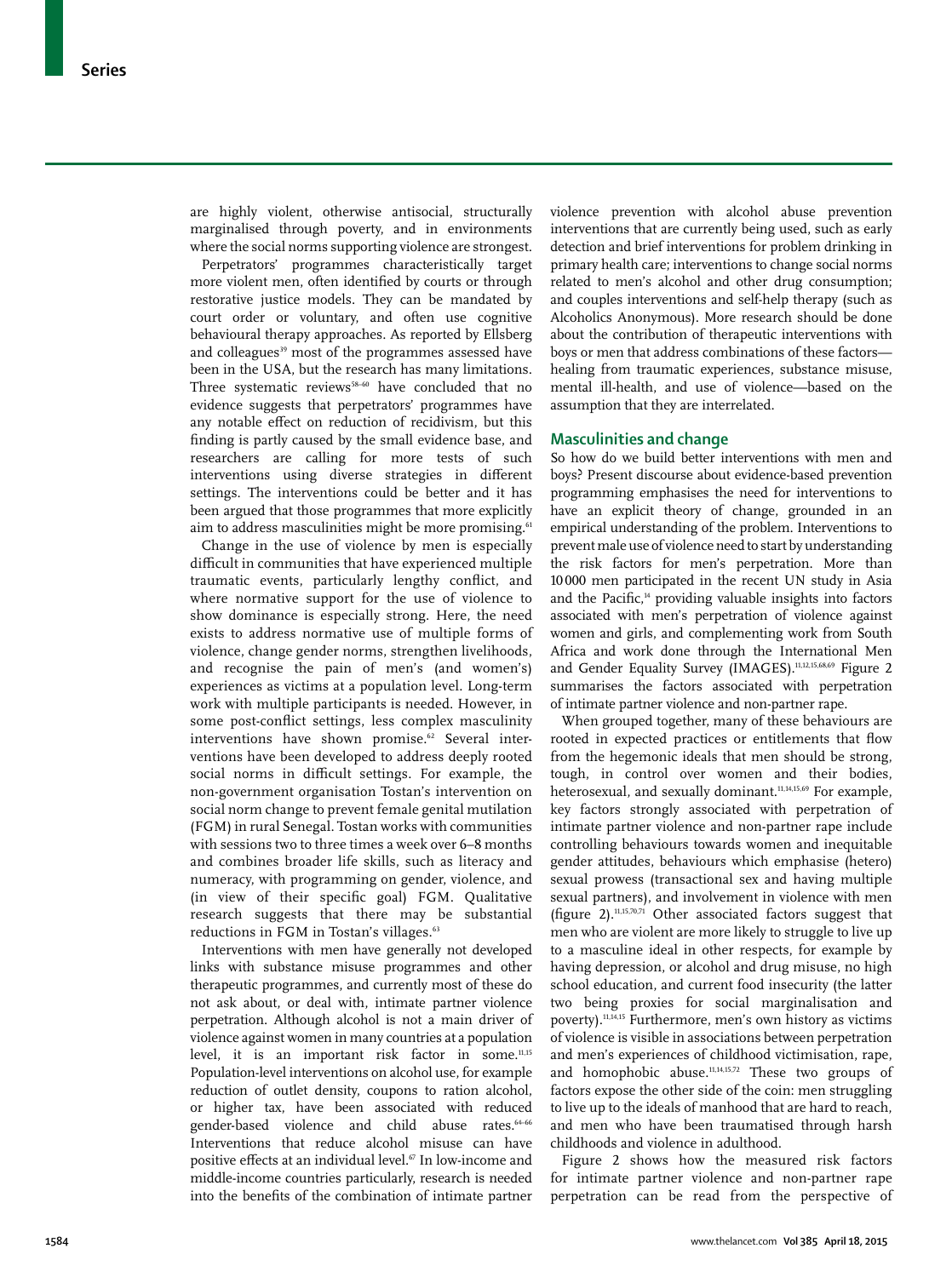hegemonic masculinity and individual behaviours seen to represent different underlying features. The importance of understanding this is that interventions do not need to be developed to address each of the individual risk factors, but to change the ideas and behaviours that men adopt in the course of showing that they are men. Interventions that have sought to do this, such as Stepping Stones, have shown the possibility of this approach, and that, with a reduction in violence, a change in other practices associated with hegemonic masculinity can be seen.<sup>38</sup> Interventions commonly have the potential to address multiple risk factors and this is illustrated by figure 2, which shows the different risk factors that each intervention type might address.

Theoretically based interventions need to draw from gender theory in this broad way, but they also need to draw from it in microlevel intervention planning. The table shows some of the considerations here. For example, discussion of changing social norms can be opened up through acknowledgment that multiple ways of being a man exist, and that men's positions and experiences shift. Interventions that offer simplistic and homogenous portrayals of ideal masculinity are not helpful in this respect. Over time, men might both feel vulnerable and entitled. Interventions often benefit from enabling men to acknowledge their fears and experiences of victimisation. Social norms regarding masculinity often emphasise men's difference from women, and differences between masculine norms and those of gay men. Acknowledgment of similarities between men and women, and addressing homophobia, are important for gender transformation. Even in settings of poverty and adversity, men are typically better off than similarly placed women, irrespective of their perceptions of hardship in comparison to all men. Critical analysis of men's privilege, power, and how they use their power is crucial to transform men. Finally, work with both women and men is important, because women often take for granted men's power and dominance over them. In some instances, within the constraints of power relations within their social context, women might benefit individually from men's power and therefore actively support it; for example, if doing so enables them to achieve status and power in their own right (eg, over younger women or daughters in law).<sup>73</sup> A need exists to empower women not only economically, but also socially and individually, and to raise their consciousness to enable critical thought on women's own role in male gender socialisation and the maintenance of gender power hierarchies so they demand more equitable relationships. This need is suggested by research from South Africa that shows women's acquiescence to the social order of male domination both in their expectations of men and their dating preferences.<sup>74,75</sup> Effective women-focused initiatives have sought to strengthen resilience against

| Features of hegemonic masculinity<br>Intervention focus to reduce<br>male perpetration<br>Associated with the two types of<br>violence against women and girls<br><b>Risk factors</b> | Rape | $\geq$ | Heterosexual success | Dominance and control of women | Sexual entitlement | Strength and toughness | Willingness to use violence | Social norms on gender | Parenting, including reduction of use of violence | Psychotherapeutic intervention | Relationship skills | Poverty and social marginallisation | Strengthening of women's resilience |
|---------------------------------------------------------------------------------------------------------------------------------------------------------------------------------------|------|--------|----------------------|--------------------------------|--------------------|------------------------|-----------------------------|------------------------|---------------------------------------------------|--------------------------------|---------------------|-------------------------------------|-------------------------------------|
| Many lifetime sexual partners                                                                                                                                                         |      |        |                      |                                |                    |                        |                             |                        |                                                   |                                |                     |                                     |                                     |
| Transactional sex or sex with a sex worker                                                                                                                                            |      |        |                      |                                |                    |                        |                             |                        |                                                   |                                |                     |                                     |                                     |
| Physical intimate partner violence                                                                                                                                                    |      |        |                      |                                |                    |                        |                             |                        |                                                   |                                |                     |                                     |                                     |
| Fights with men                                                                                                                                                                       |      |        |                      |                                |                    |                        |                             |                        |                                                   |                                |                     |                                     |                                     |
| Gang membership                                                                                                                                                                       |      |        |                      |                                |                    |                        |                             |                        |                                                   |                                |                     |                                     |                                     |
| Substance abuse                                                                                                                                                                       |      |        |                      |                                |                    |                        |                             |                        |                                                   |                                |                     |                                     |                                     |
| Problem drinking                                                                                                                                                                      |      |        |                      |                                |                    |                        |                             |                        |                                                   |                                |                     |                                     |                                     |
| Illicit drug use                                                                                                                                                                      |      |        |                      |                                |                    |                        |                             |                        |                                                   |                                |                     |                                     |                                     |
| Relationship factors                                                                                                                                                                  |      |        |                      |                                |                    |                        |                             |                        |                                                   |                                |                     |                                     |                                     |
| Gender inequitable attitudes                                                                                                                                                          |      |        |                      |                                |                    |                        |                             |                        |                                                   |                                |                     |                                     |                                     |
| Controlling behaviours                                                                                                                                                                |      |        |                      |                                |                    |                        |                             |                        |                                                   |                                |                     |                                     |                                     |
| Frequent quarrelling                                                                                                                                                                  |      |        |                      |                                |                    |                        |                             |                        |                                                   |                                |                     |                                     |                                     |
| Social learning of use of IPV                                                                                                                                                         |      |        |                      |                                |                    |                        |                             |                        |                                                   |                                |                     |                                     |                                     |
| Witnessed abuse of mother                                                                                                                                                             |      |        |                      |                                |                    |                        |                             |                        |                                                   |                                |                     |                                     |                                     |
| Psychological factors                                                                                                                                                                 |      |        |                      |                                |                    |                        |                             |                        |                                                   |                                |                     |                                     |                                     |
| Low empathy                                                                                                                                                                           |      |        |                      |                                |                    |                        |                             |                        |                                                   |                                |                     |                                     |                                     |
| Psychopathic traits                                                                                                                                                                   |      |        |                      |                                |                    |                        |                             |                        |                                                   |                                |                     |                                     |                                     |
| Depression                                                                                                                                                                            |      |        |                      |                                |                    |                        |                             |                        |                                                   |                                |                     |                                     |                                     |
| Male victimisation experience                                                                                                                                                         |      |        |                      |                                |                    |                        |                             |                        |                                                   |                                |                     |                                     |                                     |
| Experienced rape                                                                                                                                                                      |      |        |                      |                                |                    |                        |                             |                        |                                                   |                                |                     |                                     |                                     |
| Experience of homophobic abuse or violence                                                                                                                                            |      |        |                      |                                |                    |                        |                             |                        |                                                   |                                |                     |                                     |                                     |
| Sexual, physical, and emotional abuse in childhood                                                                                                                                    |      |        |                      |                                |                    |                        |                             |                        |                                                   |                                |                     |                                     |                                     |
| Social marginalisation and poverty                                                                                                                                                    |      |        |                      |                                |                    |                        |                             |                        |                                                   |                                |                     |                                     |                                     |
| Educational attainment                                                                                                                                                                |      |        |                      |                                |                    |                        |                             |                        |                                                   |                                |                     |                                     |                                     |
| Food insecurity                                                                                                                                                                       |      |        |                      |                                |                    |                        |                             |                        |                                                   |                                |                     |                                     |                                     |

### *Figure 2:* **Risk factors for male perpetration of violence, connections to dimensions of hegemonic masculinity, and translation into foci for interventions**

Risk factors are drawn from the UN Multicountry Study on men and violence (papers three and six on rape and intimate partner violence, respectively). Risk factors are listed in column one and the grey shading shows which are associated with the two types of violence against women and girls. Key factors strongly associated with perpetration of intimate partner violence and non-partner rape are shaded in pink. The purple shading shows the different risk factors that each intervention type might address.

|                                                                         | <b>Implications</b>                                                                                                            |  |  |  |
|-------------------------------------------------------------------------|--------------------------------------------------------------------------------------------------------------------------------|--|--|--|
| Multiple masculinities                                                  | Avoid gender stereotypes, emphasise differences, and inequalities<br>among men                                                 |  |  |  |
| Competition between masculinities                                       | Engage with men's vulnerability from other men                                                                                 |  |  |  |
| Denial of vulnerability                                                 | Engage with men's other vulnerabilities (eg, health, poverty)                                                                  |  |  |  |
| Women and all things feminine<br>presented as the opposite of manly     | Engage with similarities between men and women                                                                                 |  |  |  |
| Use of violence                                                         | Address multiplicity of men's violence                                                                                         |  |  |  |
| Gay men and all things effeminate<br>presented as the opposite of manly | Address homophobia                                                                                                             |  |  |  |
| Power of men taken for granted                                          | Challenge the taken for granted power of men by empowerment and<br>raising of consciousness in women to tackle gender inequity |  |  |  |
| Male privilege and power over women                                     | Challenge men's privilege                                                                                                      |  |  |  |
| Table: Use of Raewyn Connell's gender theory to build interventions     |                                                                                                                                |  |  |  |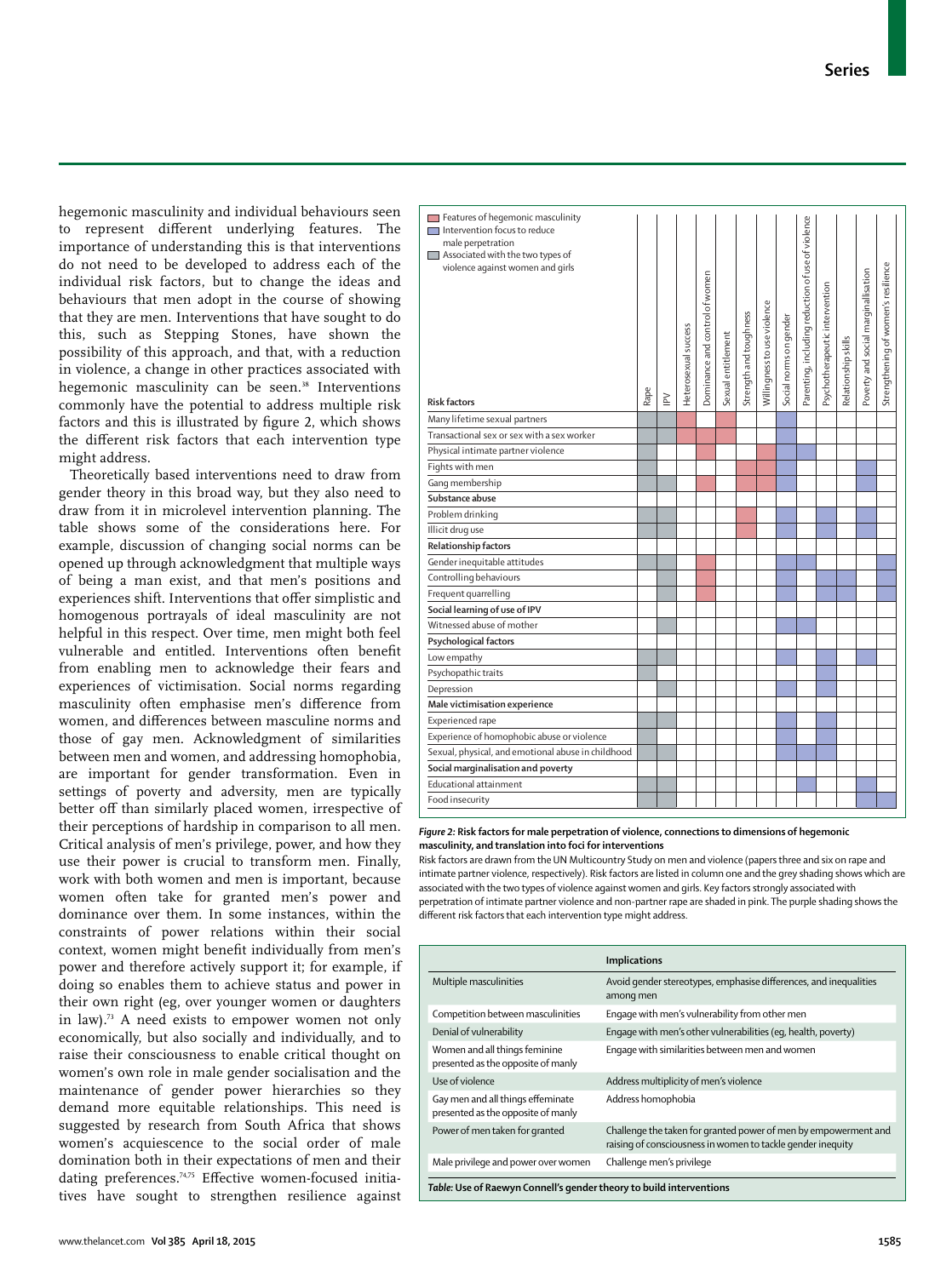

*Figure 3:* **Transformation of masculinities through combined changes across the social ecology**

violence by combining economic empowerment interventions with efforts to raise awareness of rights and build women's relationship skills.<sup>76</sup>

Intervention developers also need to think about the question of what drives and enables change. Ecological approaches (ie, those that address risk factors operating at several of the levels shown in figure 3) are particularly important to understand what supports social norms within settings and, where relevant, institutions. In particular, the necessity exists to understand the dynamic intersections between factors pertaining to an individual, peer, household, or relationship, and broader community levels (figure 3). This necessity is suggested, for example, by work to change gender norms in schools, which underscores the need to focus on interventions within a classroom (eg, lesson and curriculum), institutional policy (eg, on sexual harassment, corporal punishment), interactions (eg, respect shown by teachers for learners, bullying), and the wider environment (eg, the role of parents in support of schools' teaching). $77$ 

Intervention developers need to select methods based on an empirical understanding of what types of change can be achieved with different types of intervention approaches. Interventions that have reduced violence perpetration have tended to be many hours long, often involved women and men with combined single-sex and mixed group delivery, and have included critical reflection on social norms and building of relationship skills.<sup>38,48</sup> Communication campaigns have an important role to provoke conversation about an issue and can contribute to complex processes that have long-term benefits, but generally do not change behaviour in the short term.<sup>79,80</sup> The outputs and outcomes that are intended should be projected and stated explicitly.

## **Ways forward**

Clear ways forward to enhance violence prevention exist in the form of approaches that involve boys and men in addition to efforts to strengthen women's resilience to violence. As a starting point, this Series paper discussed gender theory to explain that violence against women and girls does not occur in a social vacuum, but arises out of a context of gender inequity and social norms of gender relations that are largely supported by both men and women.<sup>22,75,81</sup> Thus women and men, and younger and older people, all need to be actively involved in prevention efforts for sustainable gender transformation to be achieved, since gender norms are reproduced through generations and operate across the lifecourse and not only among those most at risk of current perpetration.

Some variation in the importance of different risk factors exists across settings, because masculinities, men's histories, traumatic event exposure, and social marginalisation all vary. Therefore, programme planning should be based on local data, including sociological data that provide insight into masculinities and any variations in the known risk factors for perpetration.<sup>14</sup> In many intervention sites, mapping of local versions of masculinities and their influences can be a useful part of formative research for the intervention design, and can also be part of the intervention. Interventions that address masculinity seem to be more effective than those that remain blind to the powerful influences of gender norms and systems of inequality. Thus, understanding and application of theories of masculinity are important for effective intervention design. Furthermore, the theories suggest a movement away from interventions with primary goals related to individual-level attitude changes, towards a focus on transformation of hegemonic masculinities associated with violence perpetration, with a goal of violence prevention.

Masculinities are embodied and reproduced across the social ecology, and thus interventions must seek changes at multiple levels. One intervention or organisation cannot always do this and so strategic approaches to programming, with collaborations between organisations, can be particularly valuable. Further research is needed into the association between changes among individuals, partnership dyads, and in communities. This is not only a question of the scaling up of discrete interventions, but coordination of separate interventions, which work at different ecological levels and target different risk factors to achieve a reduction in violence.

Some individual risk factors for violence perpetration, particularly exposure to childhood adversity, and subsequent traumatic experiences, substance misuse, and mental ill-health, are also important factors that need specific responses. Mental health services are often underprovided and not focused on assisting trauma victims, but the importance of these services for men and women needs to be recognised.

New generations of interventions need to take the finding that more successful violence prevention programmes have a relatively long participant engagement time as a starting point. Further research is needed to optimise this finding and understand how best to gain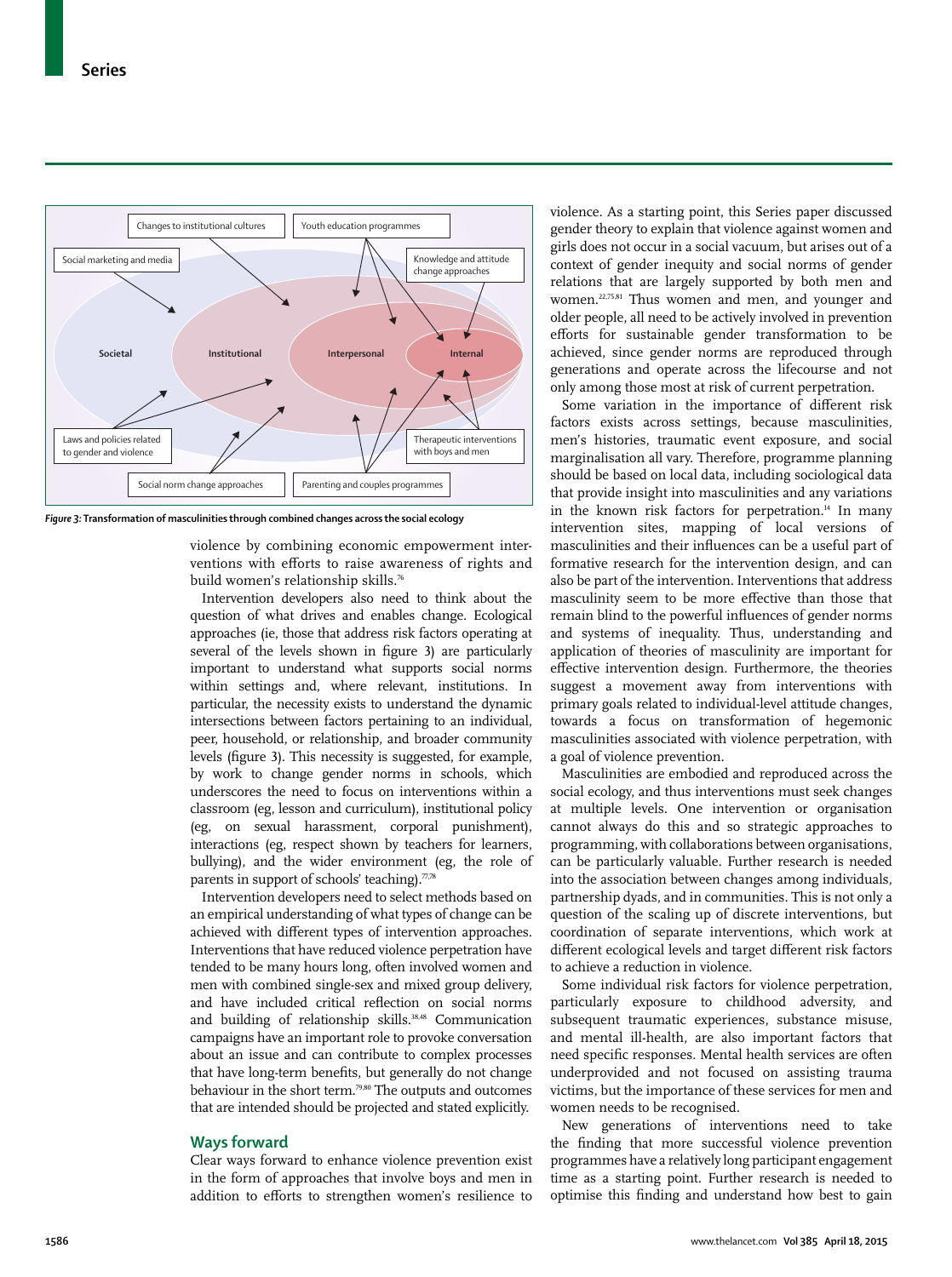value for money in violence prevention, but, at present, evidence suggests that brief interventions on gender norms might simply not work. Overall, the questions of whether and how diversity among men should be taken into account in interventions, and what the implications of this are for efforts to prevent the occurrence of violence are too little understood.

One of the key controversies in work with men has been the presentation of this approach as a superior alternative to historical work with women on violence prevention and responses. This controversy is increasingly clear as a false dichotomy. Experience shows that violence prevention cannot be undertaken successfully without provision of services for survivors, and indications that social institutions care about violence against women and girls. Successful prevention should involve empowerment of women as individuals, within relationships and across society, and transformation of masculinities should be framed as a complement to these. Furthermore, men need to both change themselves and align themselves with women to deepen and sustain the goals of women's rights and empowerment in economic, political, and domestic terms. Deepening of men's understanding of the need for this change is crucial, including how they can contribute directly, such as by including their daughters in inheritance (or changing laws if this is prohibited), supporting women's work, sharing domestic work, or at a community level through supporting women's participation in political processes.

#### **Contributors**

All authors contributed to the writing of the paper and approved the final draft.

#### **Declaration of interests**

We declare no competing interests.

#### **Acknowledgments**

RJ was supported by the Medical Research Council of South Africa and received funding from the Department for International Development (DFID). JL was supported by the United Nations Development Plan. MF was supported by the University of Wollongong for the work of writing the manuscript. This document is an output from What Works to prevent Violence: a Global Programme which is funded by the UK Aid from the UK DFID for the benefit of developing countries. However, the views expressed and information contained in it are not necessarily those of or endorsed by DFID, which can accept no responsibility for such views or information or for any reliance placed on them. RJ is grateful to the South Africa/Sweden research links programme Hegemonic Masculinities study group for inspiration in the development some of the ideas presented here.

#### **References**

- 1 Ricardo C, Eads M, Barker G. Engaging Boys and Young Men in the Prevention of Sexual Violence: A Systematic and Global Review of Evaluated Interventions. Pretoria: Sexual Violence Research Initiative, 2012.
- Flood M. Involving Men in Efforts to End Violence Against Women. *Men Masculinities* 2011; **14:** 358–77.
- Taylor A, Barker G. Programmes for men who have used violence against women: Recommendations for action and caution. Rio de Janeiro and Washington, DC: Instituto Promundo and Promundo-US, 2013.
- 4 United Nations Division for the Advancement of Women. The Role of Men and Boys in Achieving Gender Equality. New York: DAW in collaboration with ILO, UNAIDS and UNDP, 2003.
- 5 Katz J. The macho paradox: Why Some Men Hurt Women and and How All Men Can Help. Naperville, Illinois: Sourcebooks Inc, 2006.
- 6 Pease B. Engaging Men in Men's Violence Prevention: Exploring the tensions, dilemmas and possibilities. Sydney: Australian Domestic & Family Violence Clearing House, 2008.
- Sweetman C. Introduction: Working with men on gender equality. *Gend Dev* 2013; **21:** 1–13.
- 8 Grieg A, Kimmel M, Lang J. Men, Masculinities and Development: Broadening Our Work towards Gender Equality. New York: United Nations Development Programme, 2000.
- 9 Barker G, Ricardo C, Nascimento M. Engaging men and boys to transform gender-based health inequities: Evidence from programme interventions. Geneva: World Health Organization, 2007.
- 10 Kimball E, Edleson J, Tolman RM, Neugut T, Carlson J. Global Efforts to Engage Men in Preventing Violence Against Women:an International Survey St Paul, Minnesota: School of Social Work, University of Minnesota, 2010.
- 11 Jewkes R, Fulu E, Roselli T, García-Moreno C. Prevalence and risk factors for non-partner rape perpetration: findings from the UN Multi-country Cross-sectional Study on Men and Violence in Asia and the Pacific. *Lancet Glob Health* 2013; 1: e208-18.
- 12 Jewkes R, Sikweyiya Y, Morrell R, Dunkle K. Gender inequitable masculinity and sexual entitlement in rape perpetration South Africa: findings of a cross-sectional study. *PLoS One* 2011; 6: e29590.
- 13 White JA, Smith PH. Sexual assault perpetration and reperpetration: from adolescence to young aduldhood. *Crim Justice Behav* 2004; **31:** 182–202.
- 14 Fulu E, Warner X, Miedema S, Jewkes R, Roselli T, Lang J. Why Do Some Men Use Violence Against Women and How Can We Prevent it. Quantitative Findings from the United Nations Multi-Country Study on Men and Violence in Asia and the Pacific. Bankok: United Nations Development Programme, United Nations Population Fund, United Nations Women and United nations Volunteers, 2013.
- 15 Fulu E, Jewkes R, Roselli T, García-Moreno C. Prevalence and risk factors for male perpetration of intimate partner violence: findings from the UN Multi-country Study on Men and Violence in Asia and the Pacific. *Lancet Glob Health* 2013; 1: e187-207.
- Institute for Health Metrics and Evaluation. Global burden of disease heat map. http://www.healthdata.org/data-visualization/ gbd-heatmap (accessed Oct 16, 2014).
- 17 Stoltenborgh M, van Ijzendoorn MH, Euser EM, Bakermans-Kranenburg MJ. A global perspective on child sexual abuse: meta-analysis of prevalence around the world. *Child Maltreat* 2011; **16:** 79–101.
- 18 Stöckl H, Devries K, Rotstein A, et al. The global prevalence of intimate partner homicide: a systematic review. *Lancet* 2013; **382:** 859–65.
- 19 Levinson D. Family violence in cross-cultural perpective. Newbury Park: Sage, 1989.
- 20 Jewkes R. Intimate partner violence: causes and prevention. *Lancet* 2002; **359:** 1423–29.
- 21 Black MC, Basile KC, Breiding MJ, et al. The National Intimate Partner and Sexual Violence Survey (NISVS): 2010 Summary Report. Atlanta, GA: National Center for Injury Prevention and Control, Centers for Disease Control and Prevention, 2011.
- 22 Connell R. Gender and power: Society, the Person and Sexual Politics. Palo Alta, Calif: University of California Press, 1987.
- 23 Morrell R, ed. Changing men in Southern Africa. Pietermaritzberg/ London: University of KwaZulu Natal Press/Zed Press, 2001.
- Morrell R. Of boys and men: masculinity and gender in Southern African Studies. *J South Afr Stud* 1998; **24:** 605–30.
- 25 Morrell R. From Boys to Gentlemen: Settler Masculinity in Colonial Natal, 1880–920. Pretoria: UNISA Press, 2001.
- 26 Hearn J. From hegemonic masculinity to the hegemony of men. *Fem Theory* 2004; **5:** 49–72.
- 27 Hearn J, Nordberg M, Andersson K, et al. Hegemonic masculinity and beyond: 40 years of research in Sweden. *Men Masculinities* 2012; **15:** 31–55.
- 28 Wood K, Jewkes R. 'Dangerous' love: reflections on violence among Xhosa township youth. In: Robert Morrell, editor. *Changing men in Southern Africa* Pietermaritzburg/London: University of Natal Press, Zed Press, 2001: 317–36.
- 29 Moodie D, Ndatshe V, Sibuyi B. Going for gold: men, mines and migration. Berkeley: University of California Press, 1994.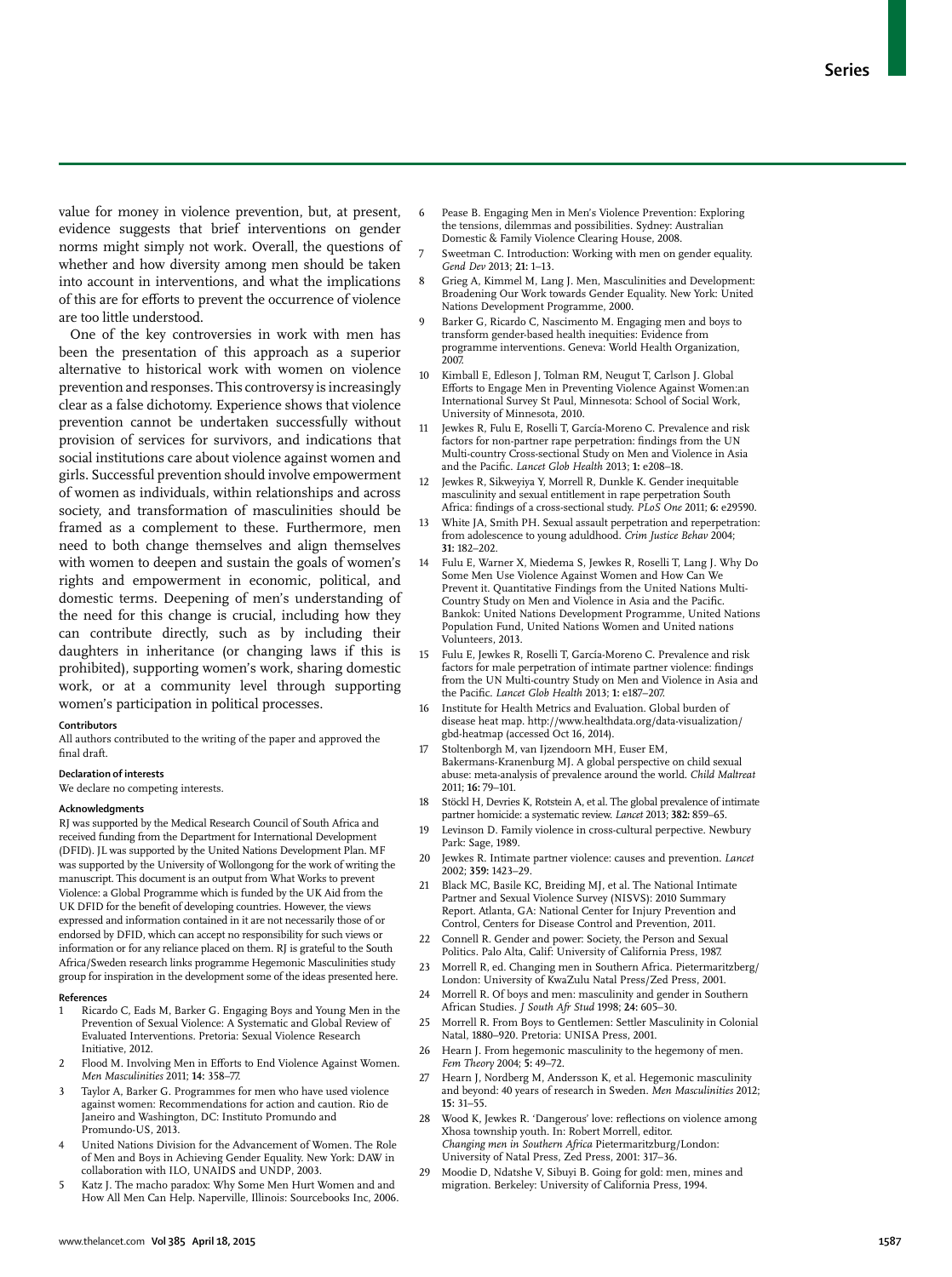- 30 Kimmel M. Masculinities In: (Eds.) MKaAA, editor. Men and Masculinities: A social, cultural, and historical encyclopedia. Santa Barbara, CA: ABC Clio, 2004: 503–07.
- 31 Connell R. Masculinities. Cambridge: Polity Press, 2005.
- 32 Morrell R, Jewkes R, Lindegger G. Hegemonic Masculinity/ies in South Africa: Culture, Power and Gender Politics. *Men Masculinities* 2012; **15:** 11–30.
- 33 Bourgois P. In search of masculinity—Violence, respect and sexuality among Puerto Rican crack dealers in East Harlem. *Br J Criminol* 1996; **36:** 412–27.
- 34 Breckenridge K. The allure of violence: men, race and masculinity on the South African gold mines 1900–1950. *J South Afr Stud* 1998; **24:** 669–83.
- 35 Mathews S, Jewkes R, Abrahams N. 'I had a hard life": Exploring childhood adversity in the shaping of masculinities among men who killed an intimate partner in South Africa. *Br J Criminol* 2011; **51:** 960–77.
- 36 Fonagy P, Target M. Psychoanalytic Theories: Perspectives from Developmental Psychopathology. New York: Routledge, 2003.
- Dworkin SL, Treves-Kagan S, Lippman SA. Gender-transformative interventions to reduce HIV risks and violence with heterosexually-active men: a review of the global evidence. *AIDS Behav* 2013; **17:** 2845–63.
- 38 Jewkes R, Nduna M, Levin J, et al. Impact of stepping stones on incidence of HIV and HSV-2 and sexual behaviour in rural South Africa: cluster randomised controlled trial. *BMJ* 2008; **337:** a506.
- 39 Ellsberg M, Arango DJ, Morton M, et al. Prevention of violence against women and girls: what does the evidence say? *Lancet* 2014; published online Nov 21. http://dx.doi.org/10.1016/S0140-6736(14)61703-7.
- 40 Foshee VA, Bauman KE, Arriaga XB, Helms RW, Koch GG, Linder GF. An evaluation of Safe Dates, an adolescent dating violence prevention program. *Am J Public Health* 1998; **88:** 45–50.
- Hawkins SR. Evaluation findings. Men can stop rape. Men of strength club 2005–2006. http://www.mencanstoprape.org/images/ stories/Images\_\_Logos/Who\_We\_Are/MOST\_Club/Evaluation\_ Feb-06.pdf (accessed Oct 16, 2014).
- 42 Murphy M. An open letter to the organizers, presenters and attendees of the First National Conference for Campus Based Men's Gender Equality and Anti-Violence Groups (St. John's University, Collegeville, MN, November 2009). *J Men's Stud* 2010; **18:** 103–08.
- 43 Achyut P, Bhatla N, Khandekar S, Maitra S, Verma R. Building Support for Gender Equality among Young Adolescents in School: Findings from Mumbai, India. New Delhi: ICRW, 2011.
- 44 Pulerwitz J, Barker G, Segundo M, Nascimento M. Promoting Equitable Gender Norms and Behaviors in Young Men as an HIV/AIDS Prevention Strategy. Washington, DC: Population Council, 2006.
- 45 Morrell R, Jewkes R. Carework and caring: A path to gender equitable practices among men in South Africa? *Int J Equity Health* 2011; **10:** 17.
- 46 Das A, Mogford E, Singh SK, Barbhuiya RA, Chandra S, Wahl R. Reviewing responsibilities and renewing relationships: an intervention with men on violence against women in India. *Cult Health Sex* 2012; **14:** 659–75.
- 47 Fulu E, Kerr-Wilson A, Lang J. What works to prevent violence against women and girls? Evidence Review of interventions to prevent violence against women and girls Pretoria: Medical Research Council, 2014.
- 48 Wolfe DA, Crooks C, Jaffe P, et al. A school-based program to prevent adolescent dating violence: a cluster randomized trial. *Arch Pediatr Adolesc Med* 2009; **163:** 692–99.
- 49 World Health Organization. Engaging Men and Boys in Changing Gender-Based Inequity in Health: Evidence from programme interventions. Geneva: World Health Organization, 2007.
- 50 Miller E, Tancredi DJ, McCauley HL, et al. One-year follow-up of a coach-delivered dating violence prevention program: a cluster randomized controlled trial. *Am J Prev Med* 2013; **45:** 108–12.
- 51 Gidycz CA, Orchowski LM, Berkowitz AD. Preventing sexual aggression among college men: an evaluation of a social norms and bystander intervention program. *Violence Against Women* 2011; **17:** 720–42.
- 52 Banyard VL, Moynihan MM, Plante E. Sexual Violence Prevention Through Bystander Education: An Experimental Evaluation. *J Community Psychol* 2007; **35:** 463–81.
- 53 Miller E, Das M, Tancredi DJ, et al. Evaluation of a gender-based violence prevention program for student athletes in Mumbai, India. *J Interpers Violence* 2014; **29:** 758–78.
- Abramsky T, Devries K, Kiss L, et al. Findings from the SASA! Study: a cluster randomized controlled trial to assess the impact of a community mobilization intervention to prevent violence against women and reduce HIV risk in Kampala, Uganda. *BMC Med* 2014; **12:** 122.
- 55 de Leeuw RN, Engels RC, Vermulst AA, Scholte RH. Do smoking attitudes predict behaviour? A longitudinal study on the bi-directional relations between adolescents' smoking attitudes and behaviours. *Addiction* 2008; **103:** 1713–21.
- 56 Bajos N, Hubert M, Sandfort T. Sexual Behaviour and HIV/AIDS in Europe: Comparisons of National Surveys. London: UCL Press, 1998.
- 57 Stephens KA, George WH. Rape prevention with college men: evaluating risk status. *J Interpers Violence* 2009; **24:** 996–1013.
- 58 Feder L, Austin S, Wilson D. Court-Mandated Interventions for Individuals Convicted of Domestic Violence. *Campbell Systematic Reviews* 2008; **4: 1**–46.
- 59 Smedslund G, Dalsbø TK, Steiro A, Winsvold A, Clench-Aas J. Cognitive behavioural therapy for men who physically abuse their female partner (Review). *Cochrane Database Syst Rev* 2007; **3:** CD006048.
- Wathen CN, MacMillan HL. Interventions for violence against women: scientific review. *JAMA* 2003; 289: 589-600.
- 61 Dobash E, Dobash RP, Cavanagh K, Lewis R. Changing Violent Men. Thousand Oaks CA: Sage, 2000.
- Hossain M, Zimmerman C, Kiss L, et al. Working with men to prevent intimate partner violence in a conflict-affected setting: a pilot cluster randomized controlled trial in rural Côte d'Ivoire. *BMC Public Health* 2014; **14:** 339.
- 63 Diop NJ, Faye MM, Moreau A, Cabral J, et al. The TOSTAN Program. Evaluation of a community based education program in Senegal. New York: Population Council. New York: Population Council, 2004.
- Livingston M. Alcohol outlet density and assault: a spatial analysis. *Addiction* 2008; **103:** 619–28.
- 65 Room R, Jernigan D, Carlini-Marlatt B, et al. Alcohol in developing societies: a public health approach. Helsinki: Helsinki and Geneva, Finnish Foundation for Alcohol Studies and World Health Organization, 2002.
- Wagenaar AC, Tobler AL, Komro KA. Effects of alcohol tax and price policies on morbidity and mortality: a systematic review. *Am J Public Health* 2010; **100:** 2270–78.
- Kaner EF, Dickinson HO, Beyer F, et al. The effectiveness of brief alcohol interventions in primary care settings: a systematic review. *Drug Alcohol Rev* 2009; **28:** 301–23.
- 68 Barker G, Contreras JM, Heilman B, Singh AK, Verma RK, Nascimento M. Evolving men: Initial Results from the International Men and Gender Equality Survey (IMAGES). Washington, DC: International Center for Research on Women, 2011.
- 69 Knight RA, Sims-Knight JE. The developmental antecedents of sexual coercion against women: testing alternative hypotheses with structural equation modeling. *Ann N Y Acad Sci* 2003; **989:** 72–85, discussion 144–53.
- 70 Abrahams N, Jewkes R, Martin LJ, Mathews S. Forensic medicine in South Africa: associations between medical practice and legal case progression and outcomes in female murders. *PLoS One* 2011; **6:** e28620.
- Jewkes R, Dunkle K, Koss MP, et al. Rape perpetration by young, rural South African men: Prevalence, patterns and risk factors. *Soc Sci Med* 2006; **63:** 2949–61.
- 72 Whitaker DJ, Le B, Karl Hanson R, et al. Risk factors for the perpetration of child sexual abuse: a review and meta-analysis. *Child Abuse Negl* 2008; **32:** 529–48.
- 73 Rice K. Ukuthwala in Rural South Africa: Abduction Marriage as a Site of Negotiation about Gender, Rights and Generational Authority Among the Xhosa. *J South Afr Stud* 2014; **40:** 381–99.
- 74 Talbot K, Quayle M. The Perils of Being a Nice Guy: Contextual Variation in Five Young Women's Constructions of Acceptable Hegemonic and Alternative Masculinities. *Men Masculinities* 2010; **13:** 1–24.
- 75 Jewkes R, Morrell R. Sexuality and the limits of agency among South African teenage women: theorising femininities and their connections to HIV risk practices. *Soc Sci Med* 2012; **74:** 1729–37.